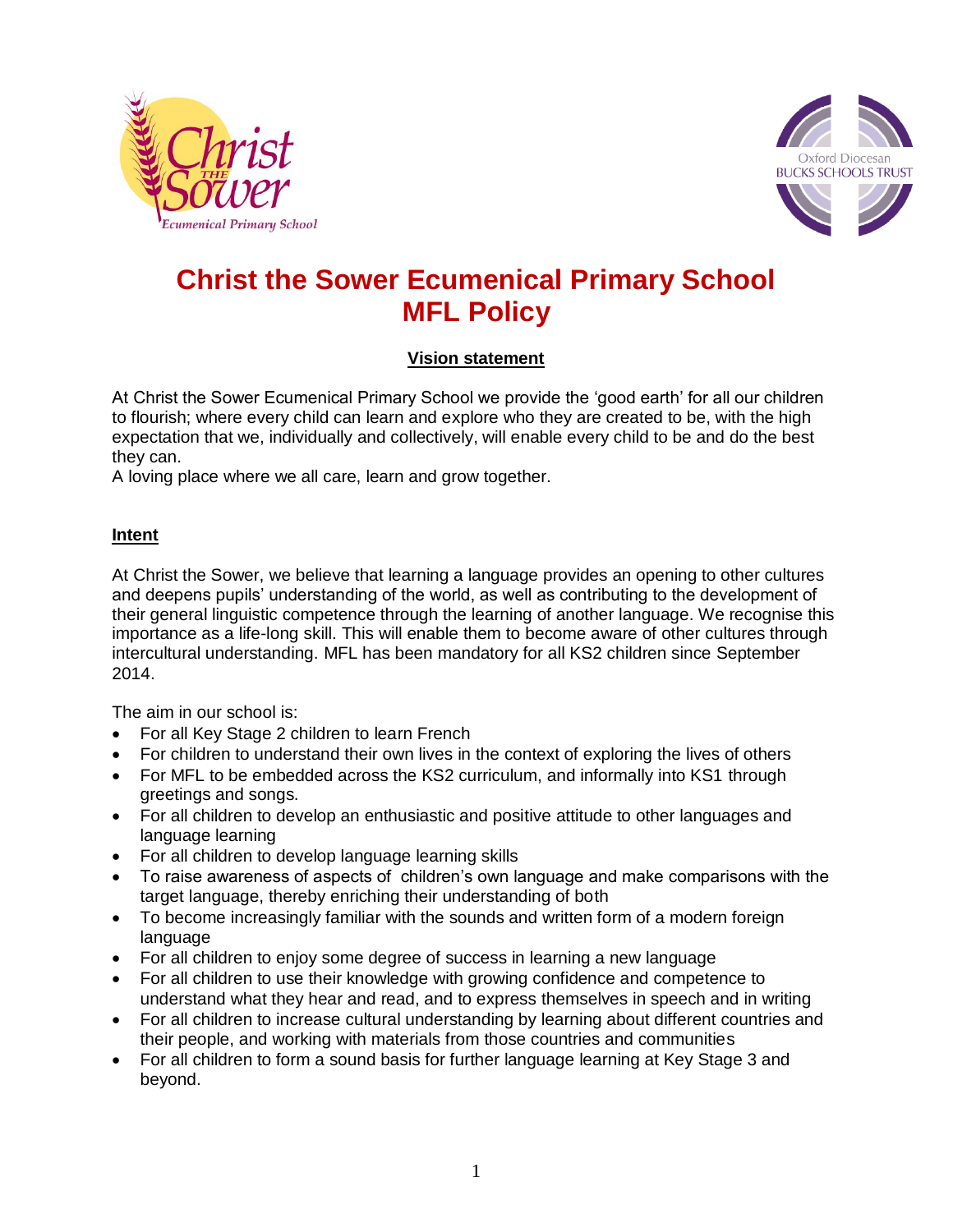#### **Implementation**

All pupils have an opportunity to learn French in Key Stage 2. A weekly lesson of 45 minutes is dedicated to the teaching of French in years 3, 4 and 5. In Year 6, lessons are taught in blocks in the summer term, where the children are immersed in French lessons and cultural days, so that they are 'secondary ready'. Lessons are delivered by class teachers. We have adopted Light Bulb Languages scheme of work. The schemes and accompanying lesson plans are designed to meet all the targets of the KS2 programme of study. These have been broken down to provide specific targets for each year group to ensure language progression over four years. The scheme allows for each year group to focus on oracy, literacy and intercultural understanding. Knowledge organisers are available for each unit of work, which shows the key skills, vocabulary and activities to be taught.

Pupils record their work in books, which follows them throughout their years here at Christ the Sower. All classrooms have access to French dictionaries and displays to support their learning.

Rationale of the scheme of work

- Develop resilience in language learning as well as enjoyment of it through a challenging scheme of work
- Acquire language learning strategies for memorisation and retrieval as well as for listening, reading and understanding
- Develop the skill of how to use a bi-lingual dictionary to decode unfamiliar language
- Be able to manipulate language to speak or write sentences creatively using prior knowledge of grammar and key features; with and without a dictionary
- Have a sound grasp of the key sounds of the French language and their corresponding graphemes and be able to apply this knowledge when speaking, listening and reading aloud
- Recognise some of the language patterns of French and how these differ or are similar to English
- Appreciate and be able to copy the sound of the language at text level through songs, stories and rhymes
- Have a deeper understanding of cultural differences and similarities
- Demonstrate substantial progress in learning French and work towards or meet the targets of the KS2 Programme of Study for Languages

**Content** 

- The vocabulary is chosen to ensure exposure to all the key phonic sounds and to provide the ability to build sentences using grammatical knowledge.
- The lessons are designed to be progressive and build on prior learning, moving from word to sentence level over the four years
- Formative assessment in each lesson informs the planning, teaching and content of subsequent lesson plans
- The lesson activities are exciting, varied and interactive and develop listening, reading, speaking and writing skills
- The resources include: Interactive whiteboard activities with audio support; songs, stories and rhymes; classroom games and bilingual dictionaries.

#### **Impact**